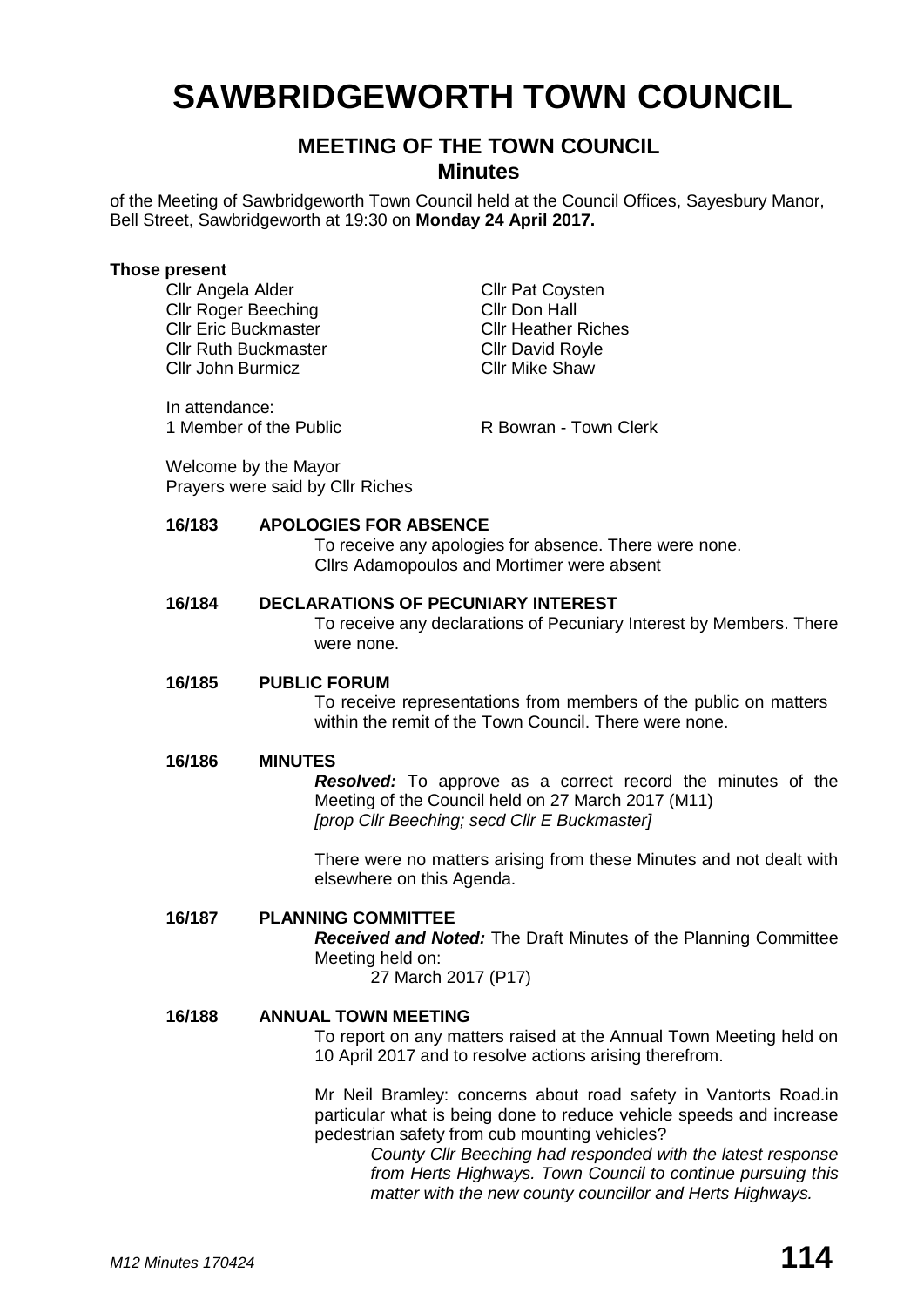What action can be taken about cars and vans parking on the pavements especially in Bell Street?

> *Cllr E Buckmaster had said that EHDC were identifying "hotspots" At the moment outside London this is not considered an obstruction, but the law is changing in this respect.*

What is being done about air pollution, especially in Station Road at the level crossing and at points where traffic is stationary:

*Cllr Royle said that we were awaiting the production by EHDC of an action plan. Mentioned a national clean air day and a campaign to stop cars at a standstill from idling their engines.*

*A suggestion was made that there be countdown timers installed at the level crossing so drivers could see how long they would be waiting.*

*Cllr E Buckmaster had said he would follow the situation up with the EHDC portfolio holder*.

#### **16/189 MAYOR'S CORRESPONDENCE/COMMUNICATIONS**

To receive Mayor's appointments and communications.

Events attended:

- 28 Mar: High Wych school council briefing
- 30 Mar; Reedings school council briefing
- 03 Apr; Received donation from Gt St Marys bell ringers
- 21 Apr; Reedings school council meeting
- 22 Apr; Mayor of B Stortford civic dinner
- 24 Apr: F&B school council briefing

Future Events

- 25 Apr; Mandeville school council briefing
- 27 Apr: Sustainable school journeys briefing
- 29 Apr: Civic Dinner
- 30 Apr: St Elizabeth's exhibition and sale
- 12 May; ATC presentations
- 16 May; Mandeville school council meeting
- 18 May; Hertford Town Council Annual Meeting
- 19 May; Civic Awards and charity cheque donation
- 21 May; Hertford civic service
- 22 May; Sawbridgeworth town school council meeting.

## **16/190 REPRESENTATIVES REPORTS**

To receive representatives reports from:

- o County Councillor Roger Beeching
	- o Last meeting as County Councillor
	- o Two forthcoming elections
	- o Tried to represent everyone with political bias
	- o Councillor since 1976,
	- o Vice Chairman of HCC for last two years
		- Mayor wished to record thanks to Cllr Beeching for his service to the town and county.
- o District Councillor Angela Alder
	- o Nothing to report as scrutiny committees have been changed.
	- o Concern about future location of Sawbridgeworth Children's Centre.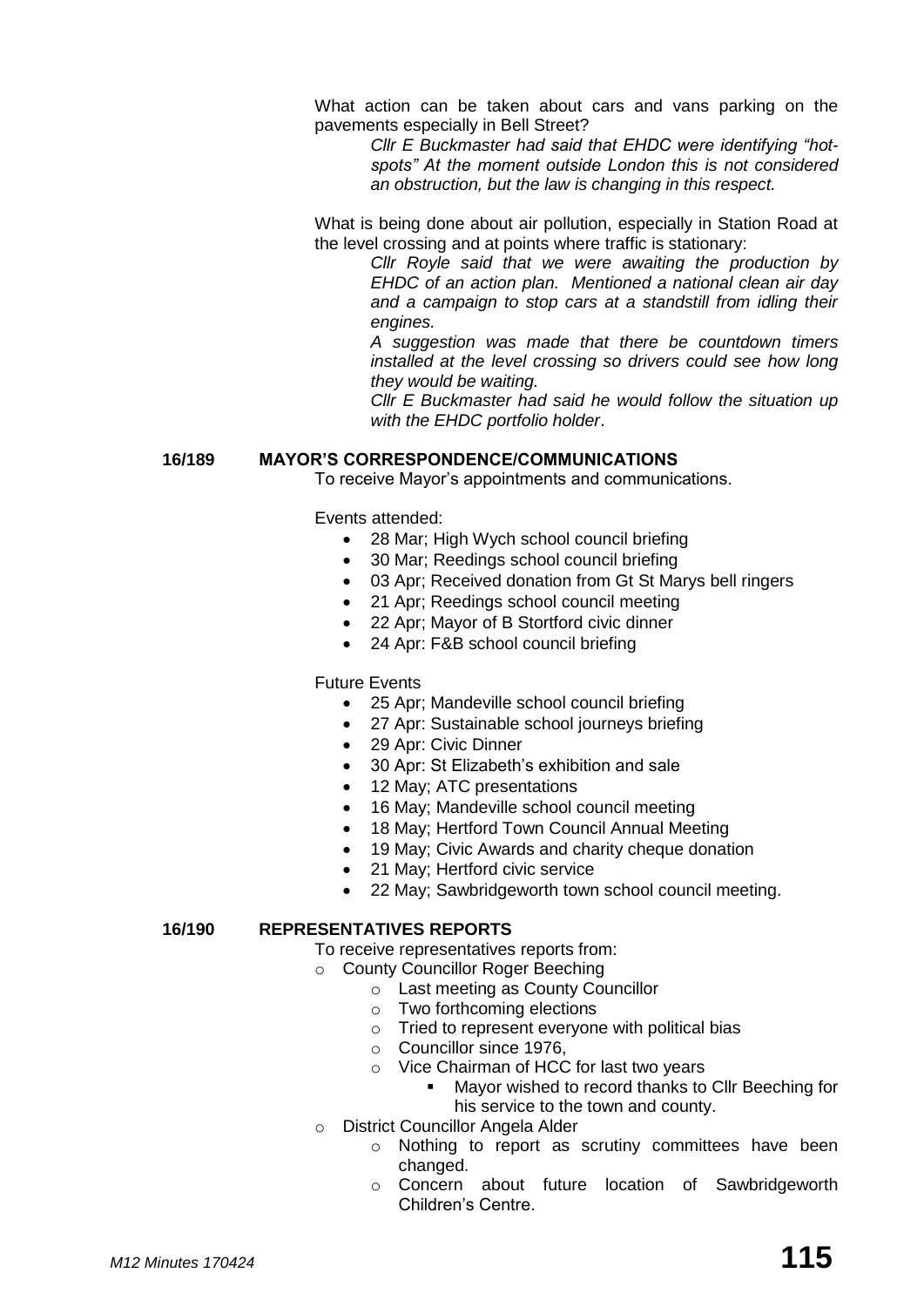- o District Councillor Eric Buckmaster
	- o Approved summer activities grants
	- o Visited Hascoe Housing Association "passive houses"
	- o Visited Breathe Easy Group
	- o Churches Against Poverty in Ware next week
- o District Councillor Will Mortimer
	- o Was not present
- o Hertfordshire Police
	- o Were not present
- o Other Representatives & Champions
	- o There were no other reports

Cllr Beeching left the meeting at 20.10 to attend his final meeting as a County Councillor at Hunsden Parish Council.

## **16/191 TOWN CLERK'S REPORT**

Report for April 2017

## **Car Park Subsidy**

- New parking regime from EHDC now in place.
- Meters modified and updated.

# **[Cemetery](http://www.sawbridgeworth-tc.gov.uk/town-information/town-council-services/cemetery)**

- A number of further interments managed in 2016/17 to date
- Discount sought for interment of former member of staff **Chamber Utilisation**
- Hosting of schools councils meetings
- Booking from The Institute of Directors
- Clerk reported that advice subsequently received from CAB indicates that due to a lack of volunteer councillors the frequency of their outreach service may be reduced from one per week to one per month.

# **CCTV**

- Retrieval of still and moving images for police witness statements **Community Transport - [Sawbobus](http://www.sawbridgeworth-tc.gov.uk/town-information/town-council-services/sawbobus) and [Minibus Hire](http://www.sawbridgeworth-tc.gov.uk/town-information/town-council-services/minibus-hire)**
- Minibus ET53LJA disposed of.
- Clerk now carrying out weekly checks
- S22 licensing being considered
	- o *Clerk was asked to describe the implications of the current s19 licence as compared with the potential earning capacity of operating under a s22 licence.*
- Request for extended service by Stort Valley & Villages Children's Centre Group
	- o *Clerk said it was possible that the council could expand the community bus service to help the children's centre but it depended on financial support from them and/or the EHDC.*
- Request for trial Park & Ride service by Rivers Hospital
	- o *Clerk said it was possible that the council could assist with the Rivers Hospital Park and Ride proposal on a trial basis in May.*
	- o *Clerk asked to respond to a request that all services should stop at the Hailey Centre.*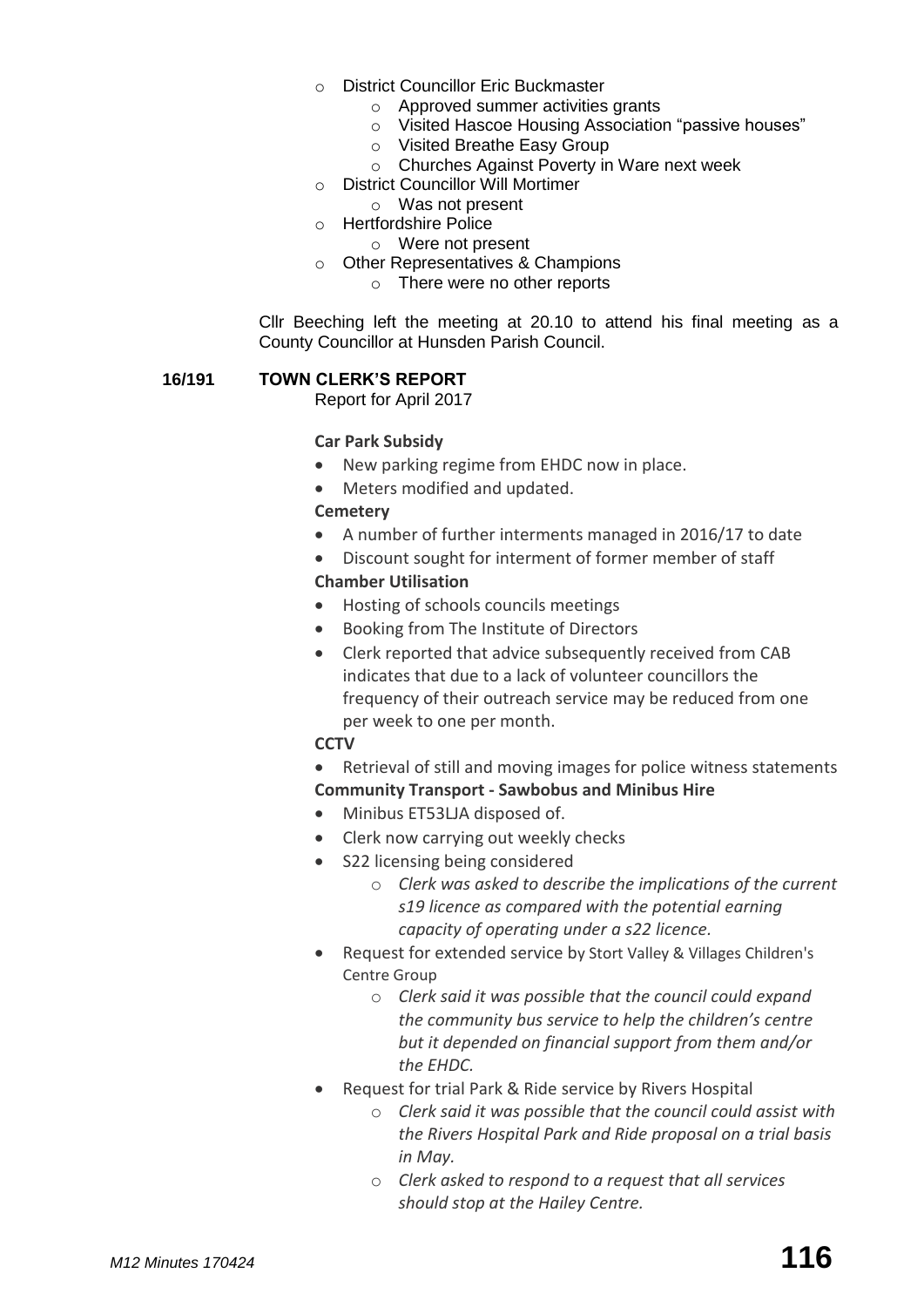o *Clerk was questioned in detail about the maintenance routines carried out on the community buses.*

## **East Herts District Council**

 Meeting with Director Adele Taylor to discuss future s106 monies

# **East Herts District Plan**

- Notification of examination received.
- All STC comments appear to have been forwarded to inspector. **Footpaths**
- Barbed wire obstructions on FP21
- Investigation into ownership of path from Southbrook to river

# **Hertfordshire Highways**

- TRRO obtained on behalf of Sawbridgeworth CVS for May Fayre **[Planning Matters \(acting as a consultee\)](http://www.sawbridgeworth-tc.gov.uk/town-council/planning)**
- 104 Applications considered in 2016/17.

# **Projects**

- Bell Street Conveniences; meeting with Head of Service on 31 March.
	- o No progress, 3 scenarios to be examined:
		- **EHDC refurbish to STC specification and STC** maintain
		- **EHDC refurbish as is and EHDC maintain**
		- Asset and funding passed to STC for action (senior management need to be consulted)
	- o Draft SLA to be rewritten to reflect which option is taken forward.
- Town Green; no further activity.
- Library; No further action at the moment.
	- o *Clerk reported that advice subsequently received from Vincent & Gorbing had scheduled a consultation on the future of the library site. This was later countermanded by Herts CC, on legal advice, and postponed.*

# **Staff**

- Training by ELAS on Fire Safety and Awareness
- Occupation Health monitoring set up to include neighbouring town councils
- Draft advert for receptionist position produced and posted
	- o *Clerk now required by the A&A sub-committee to establish a Job Evaluation exercise for all staff.*

# **War Memorial**

- Correspondence with Diocese
- Awaiting response from Diocesan Advisory Committee
	- o *Clerk reported that advice subsequently received now opens the possibility of being able to proceed with the authority of an Archdeacon's Letter.*

**16/192 TOWN PROJECT MANAGER'S REPORT** Report for April 2017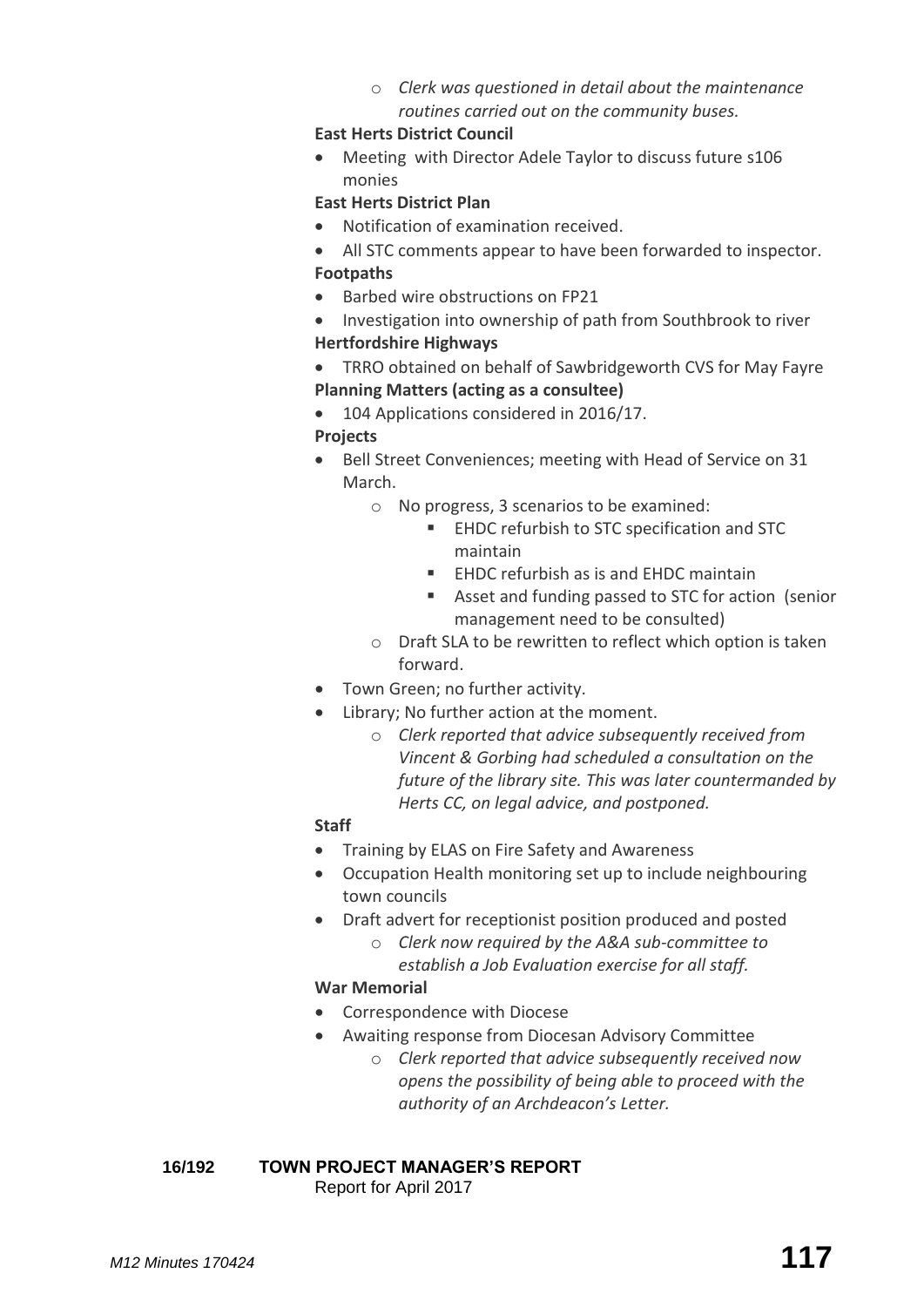**NABMA Regional Meeting~30th March 2017 (South Cambridgeshire District Council)** ~ Summary of findings and ongoing research into the feasibility of holding markets in the town in the future will be given in the next Town Project Report in May 2017.

**WW1 Commemoration Group ~** The main focus of recent group meetings has been the preparation for the forthcoming visit to Belgium, 29<sup>th</sup>-31<sup>st</sup> July 2017 for the unveiling of the Hertfordshire Regiment Memorial.

**Fun on the Field 2017 ~** Main activities booked and community stall booking forms will be sent out shortly. This year there will be a new focus with a mini food festival with many local businesses participating. There had been suggestions in the past of using the event to host a continental market, this was not possible as continental market providers are not interested in coming to the town because they felt that it was not financially worthwhile / demographically we are too small and in their opinion not sustainable.

**Annual Awards ~** Nomination forms, posters and criteria have been in circulation around the town for over 2 weeks and on the website. Key community leaders have also been directly emailed the information to promote the nomination process.

## *Future Dates for the diary*

Friday 19th May 2017 - Annual Civic Awards Sunday  $2^{nd}$  July 2017 – Fun on the Field  $\sim$  12noon to 5pm Sunday  $9<sup>th</sup>$  July – Civic Service (as below) Sunday  $12<sup>th</sup>$  November – Remembrance Day Saturday  $18<sup>th</sup>$  November – Isabel Hospice Lights of Love Saturday 25<sup>th</sup> November – Christmas Lights Switch On Event

# *Mayors Events 2016-2017 – Charity of the Year, St Elizabeth's*

Saturday 29<sup>th</sup> April – Civic Dinner at the Memorial Hall

## *Mayor Elect Dates set for 2017 – 2018*

Civic Service at Great St Mary's Church  $\sim$  Sunday 9<sup>th</sup> July 2017 at 3pm Lights of Love for Isabel Hospice Service in Bakers Walk ~ Saturday 18th November at 4pm

# **16/193 COMMITTEE STRUCTURE FOR 2017-18**

To agree a committee structure for 2017-18, and to invite members to consider on which committee they would like to serve. Appointments to be determined at the Annual Meeting of the Council.

To agree the frequency of meetings for council and each committee, sub-committee, working party and task and finish group for 2017-18.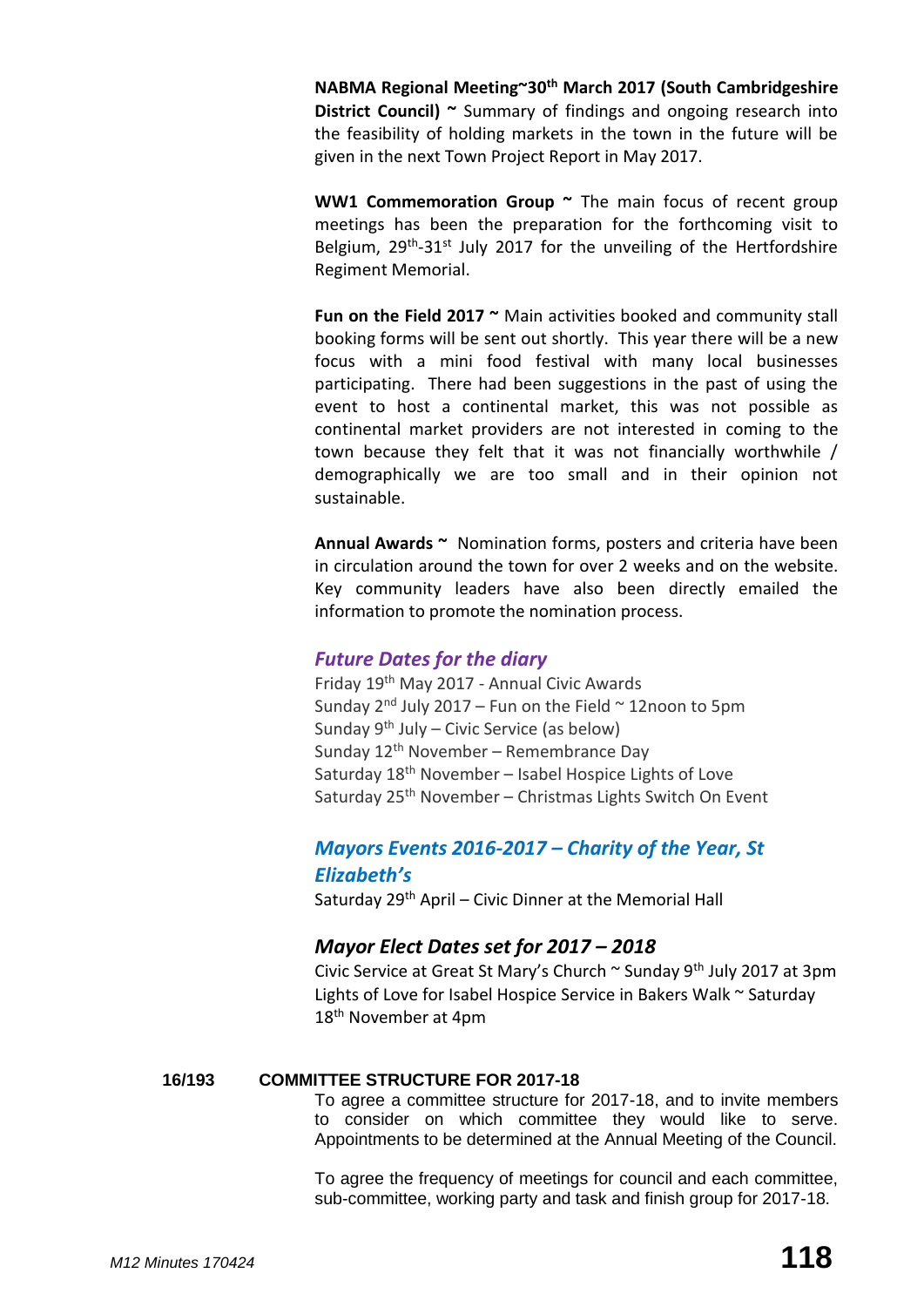To agree the principle of whether to appoint champions for the year 2017/18, and if so to agree the number and designations/roles.

*Resolved:* That for 2017/18 there would be 10 meetings of the full council scheduled in the calendar of events. There would remain fortnightly meetings of the planning committee to conform to the timetable that the LPA has to adhere to. *[prop Cllr Alder; secd Cllr Riches]*

## **16/194 DEPOSIT & CONSULTATION DOCUMENTS**

To note receipt of any Documents for Noting and Consultation

- Notification of Public Examination of East Hertfordshire District Plan (2011 – 2033). Although some Members declared that they would be making personal representations to the inquiry, it was agreed that the town council's response would be agreed at a full council meeting. Yet to be determined is who would speak for the council.
- Notification of Transport and Works Act 1992 The Proposed Network Rail (Essex and Others Level Crossing Reduction) Order *[memory stick available]*
- The Hertfordshire (temporary closing of various roads in Sawbridgeworth during the "Annual May Fayre") Order 2017. TRO10279.

#### **16/195 FINANCIAL REPORT**

*Noted:* To note the current Financial Report

#### **16/196 ACCOUNTS FOR PAYMENT**

*Noted and Agreed:* The accounts for payment

#### **16/197 ITEMS FOR FUTURE AGENDAS**

The item proposed for this agenda was the consideration of the provision of a Defibrillator to be located at the Ton Council/Hailey Centre. The item was deferred to the Amenities committee for discussion.

There were no other items for consideration for future agendas.

#### **16/198 EXCLUSION OF PRESS AND PUBLIC**

Town Clerk explained the implications of a Part 2 item. That the minutes would reflect a decision, a confidential minute would be prepared which however would also be subject to a future FoI request.

*Resolved:* That pursuant to the Public Bodies (Admission to Meetings) Act 1960 the press and public be excluded from the meeting during the consideration of the following item because of the confidential nature of the business to be discussed which relates to a potential commercial contract.

*[prop Cllr Alder; secd Cllr E Buckmaster]*